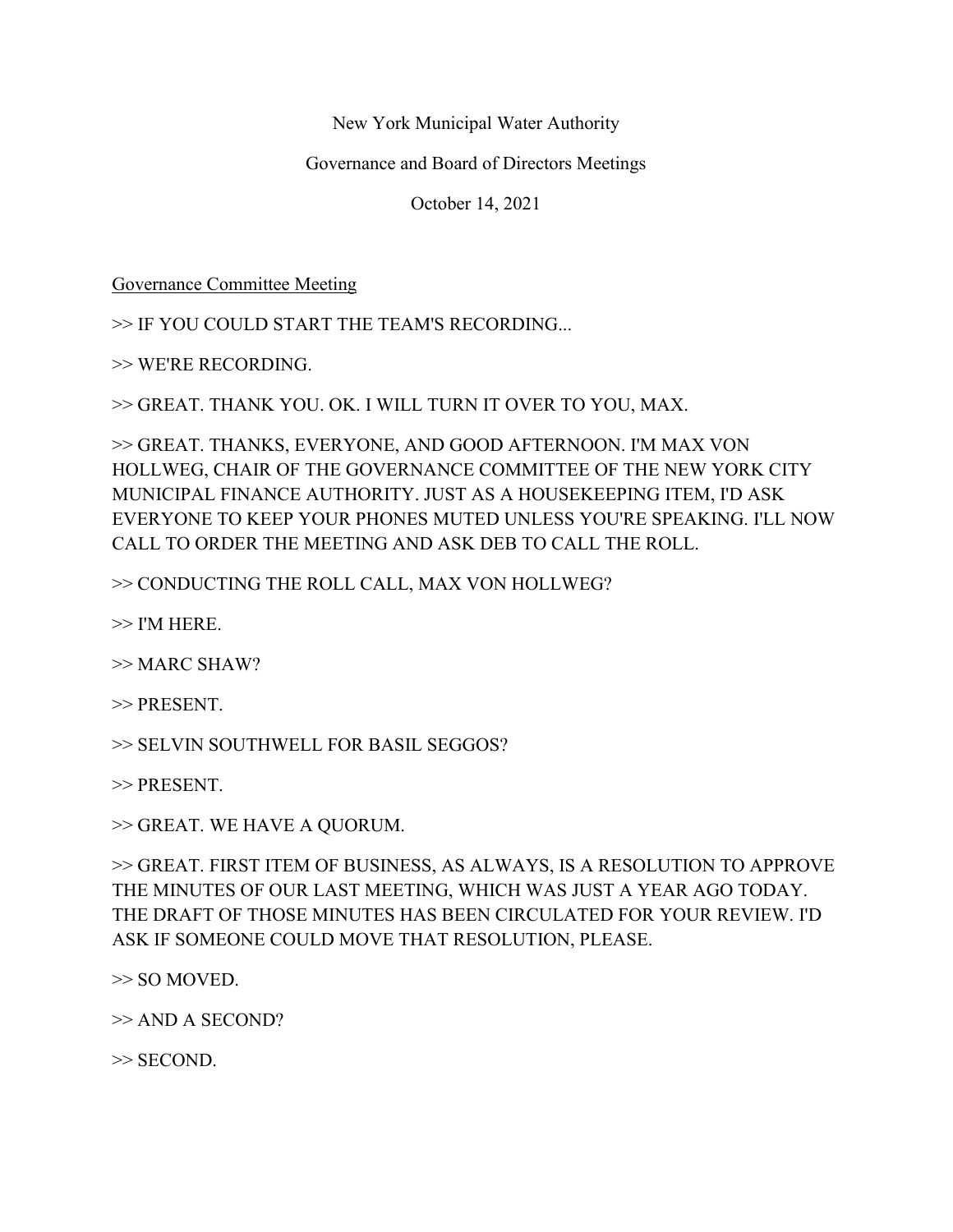>> DOES ANYONE HAVE ANY COMMENTS OR CORRECTIONS TO THE DRAFT MINUTES THAT HAVE BEEN CIRCULATED? AND I DO NOT, SO HEARING NONE, I'LL CALL A VOTE ON THAT RESOLUTION. MR. SOUTHWELL, HOW DO YOU VOTE?

>> APPROVE.

 $>> MR$ . SHAW?

>> AFFIRMATIVE.

>> AND I VOTE, AS WELL, IN FAVOR OF THE RESOLUTION. IT IS HEREBY APPROVED. THEN NEXT ITEM OF BUSINESS IS A REVIEW ITEM, NOT A RESOLUTION ITEM, AND IT'S A REVIEW OF THE COMPENSATION AND BENEFITS FOR FISCAL YEAR 2021. WE HAD A REPORT THAT'S BEEN CIRCULATED ALREADY THAT DESCRIBES THE AUTHORITY'S PERSONAL SERVICES EXPENSES FOR FISCAL YEAR 2021. OUR CHARTER REQUIRES THAT WE REVIEW THIS ITEM ANNUALLY. DOES ANYONE HAVE ANY COMMENTS OR QUESTIONS TO THE REPORT THAT'S BEEN DISTRIBUTED?

 $\gg$  NO.

 $\gg$  NO.

>> HEARING NONE, NO VOTE'S REQUIRED. I'LL MOVE ON TO ANOTHER RESOLUTION ITEM ON OUR AGENDA, AND THIS IS AN ITEM THAT REQUIRED BY OUR OWN CHARTER, WHICH REQUIRES THAT WE ANNUALLY EVALUATE OUR OWN PERFORMANCE AND PREPARE A REPORT DOCUMENTING THE RESULTS OF THAT SELF-EVALUATION THAT WILL BE PRESENTED TO THE BOARD OF DIRECTORS LATER TODAY. A REPORT OF OUR ACTIONS IN THE PREVIOUS YEAR HAS BEEN PROVIDED, AND THE PROPOSED RESOLUTION WOULD EXPRESS OUR OWN OPINION THAT WE'VE BEEN FUNCTIONING IN A SATISFACTORY MANNER CONSISTENT WITH OUR CHARTER AND OUR RESPONSIBILITIES UNDER THAT CHARTER. I'D ASK IF SOMEONE COULD PROPOSE THAT RESOLUTION FOR OUR CONSIDERATION.

>> SO MOVED.

>> AND I GUESS I'LL SECOND IT THIS TIME. DOES ANYONE HAVE ANY COMMENTS OR COMMENTS ON THAT RESOLUTION? HEARING NONE, I'LL CALL A VOTE THEN, PLEASE. MR. SOUTHWELL, HOW DO YOU VOTE?

>> APPROVE.

 $>> MR. SHAW?$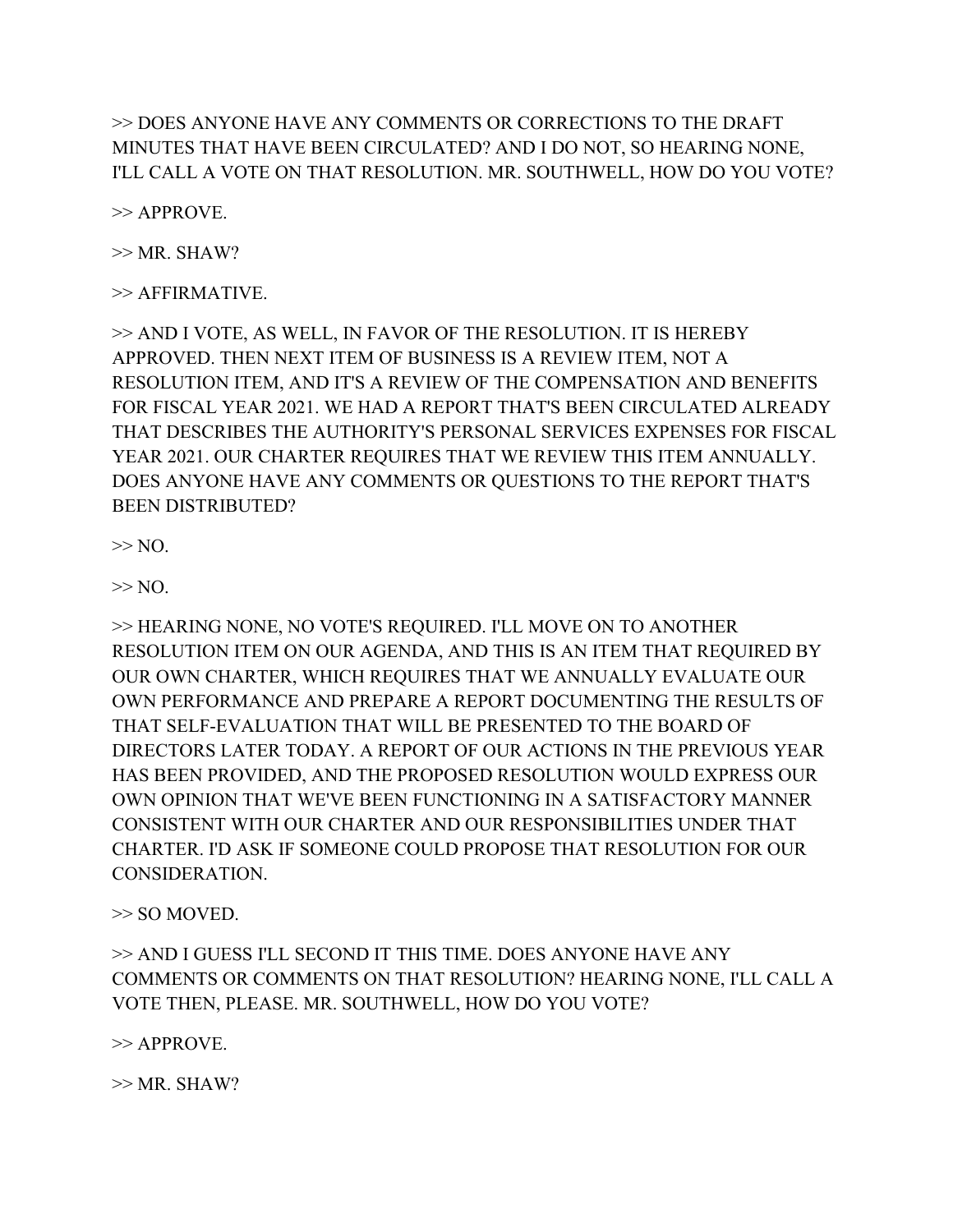$\gg$  APPROVE.

>> AND I, TOO, VOTE IN FAVOR OF THE RESOLUTION, AND IT'S HEREBY APPROVED. THE LAST ITEM ON THE AGENDA IS ANOTHER REVIEW ITEM, AND THAT'S A REVIEW OF THE AUTHORITY'S POLICY ON THE PROCUREMENT OF GOODS AND SERVICES. WE'RE REQUIRED, AGAIN, BY OUR CHARTER TO REVIEW THIS POLICY ANNUALLY. WE'RE NOT PROPOSING ANY CHANGES AT THIS TIME VERSUS WHAT WE HAD APPROVED A YEAR AGO. THIS IS A REVIEW ITEM. NO VOTE'S REQUIRED, BUT I WOULD ASK IF ANYONE HAS ANY COMMENTS OR QUESTIONS ABOUT THAT POLICY. HEARING NONE, WE MOVE ON, NO FURTHER BUSINESS. I NOW ASK FOR A VOTE TO ADJOURN.

>> SO MOVED.

>> SECOND.

>> AND A SECOND, AND HEARING THAT, I WOULD THEN ASK, MR. SOUTHWELL, HOW DO YOU VOTE?

 $\gg$  IN FAVOR.

 $>> MR$ . SHAW?

>> TO ADJOURN.

>> AND I, TOO, VOTE IN FAVOR OF ADJOURNMENT, SO THANKS, EVERYONE. THIS COMMITTEE MEETING'S HEREBY ADJOURNED, AND I BELIEVE WE NOW WILL MOVE ON TO THE BOARD OF DIRECTORS MEETING, WHICH IS GONNA BE CHAIRED BY DAVID WOMACK.

Board of Directors Meeting

>> THANK YOU, MAX. GOOD AFTERNOON, EVERYONE. I'M DAVID WOMACK, DELEGATE FOR BUDGET DIRECTOR JACQUES JIHA AND CHAIR OF THE BOARD OF DIRECTORS OF THE MUNICIPAL-- NEW YORK CITY MUNICIPAL FINANCE AUTHORITY. I WILL NOW CONVENE A MEETING OF THE BOARD OF DIRECTORS, ASKING DEB TO CALL THE ROLL.

>> CONDUCTING THE ROLL CALL, JACQUES JIHA?

>> DAVID WOMACK FOR JACQUES JIHA.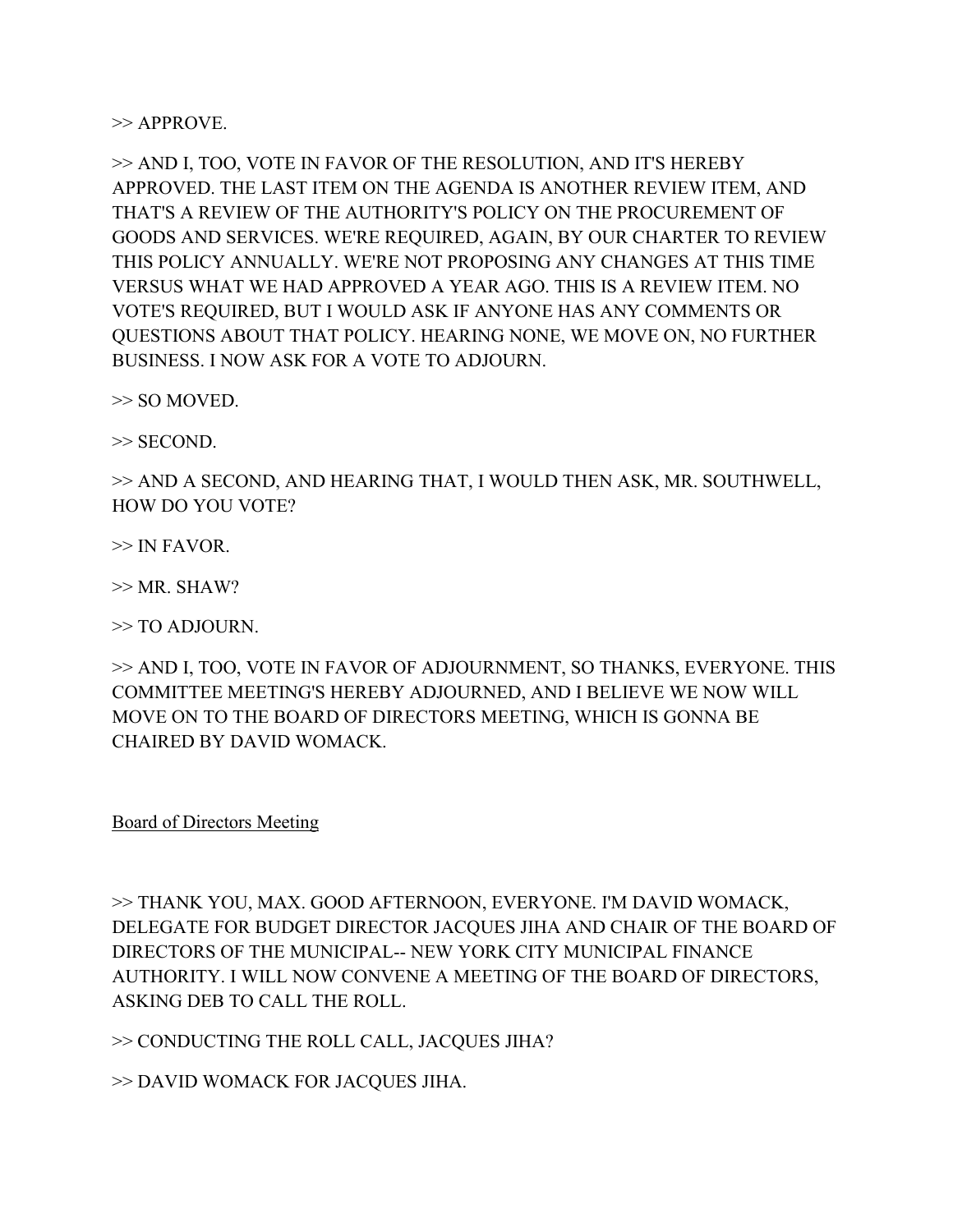>> SELVIN SOUTHWELL FOR BASIL SEGGOS?

>> PRESENT.

>> MAX VON HOLLWEG?

 $>>$  I'M HERE.

>> MARC SHAW?

>> PRESENT.

>> JOE MURIN FOR VINCENT SAPIENZA?

>> PRESENT.

>> AND ROBIN LEE FOR SHERIF SOLIMAN?

>> PRESENT.

>> WE HAVE A QUORUM.

>> THANK YOU, DEB. THE FIRST ITEM ON THE AGENDA IS THE APPROVAL OF THE MINUTES OF THE BOARD'S LAST MEETING OF AUGUST 5, 2021. THE MINUTES HAVE BEEN CIRCULATED FOR THE BOARD'S REVIEW. ARE THERE ANY COMMENTS OR CORRECTIONS? HEARING NONE, I'LL CALL ROLL FOR A VOTE. MR. VON HOLLWEG, HOW DO YOU VOTE?

 $\gg$  IN FAVOR.

>> MR. SOUTHWELL, HOW DO YOU VOTE?

 $\gg$  IN FAVOR.

>> MS. LEE, HOW DO YOU VOTE?

 $\gg$  IN FAVOR.

>> MR. SHAW, HOW DO YOU VOTE?

 $\gg$  IN FAVOR.

>> MR. MURIN, HOW DO YOU VOTE?

 $\gg$  IN FAVOR.

>> AND I VOTE IN FAVOR OF THE PROPOSED RESOLUTION. THE RESOLUTION APPROVING THE MINUTES IS HEREBY APPROVED. THE NEXT ITEM ON THE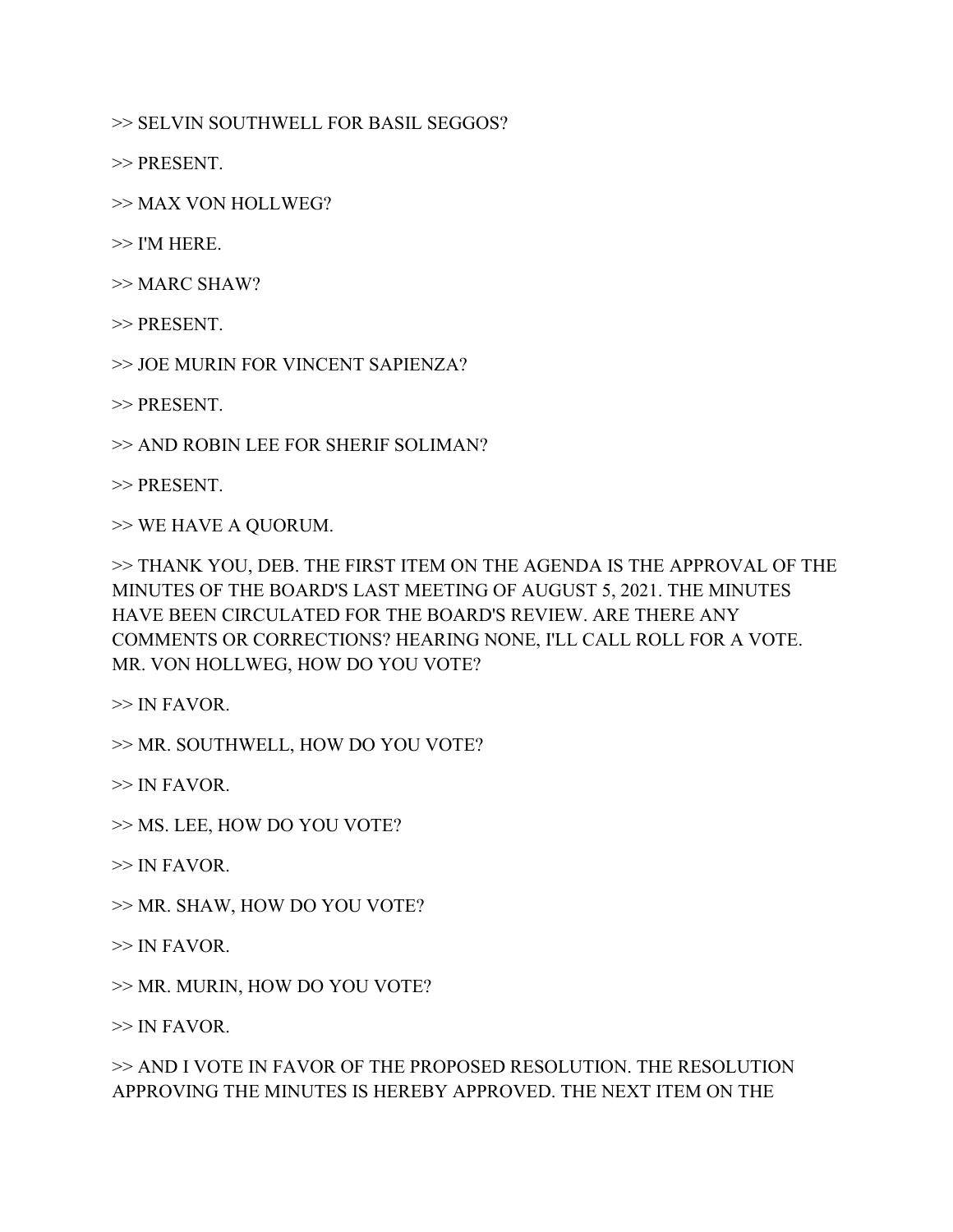AGENDA IS A RESOLUTION WHICH WOULD ACCEPT THE INDEPENDENT AUDITOR'S REPORT ON THE WATER & SEWER SYSTEM'S AUDIT FINANCIAL STATEMENTS FOR FISCAL YEARS JUNE 30--FISCAL YEARS ENDED JUNE 30, 2021, AND JUNE 30, 2020, AND AUTHORIZATION TO RELEASE SUCH FINANCIAL STATEMENTS. THE PROPOSED RESOLUTION ALLOWS FOR THE REPORT AND THE AUDITED FINANCIAL STATEMENTS TO BE AMENDED TO REFLECT NONMATERIAL CHANGES ACCEPTABLE TO THE COMPTROLLER OF THE AUTHORITY. THIS ACTION'S BEEN RECOMMENDED BY THE JOINT AUDIT COMMITTEE OF THE AUTHORITY AND THE WATER BOARD AFTER MEETING WITH THE INDEPENDENT AUDITORS GRANT THORNTON AND MANAGEMENT. THE AUTHORITY'S COMPTROLLER ROBERT BALDUCCI IS AVAILABLE TO ANSWER ANY QUESTIONS ON THE FINANCIAL STATEMENTS. ARE THERE ANY QUESTIONS FOR MR. BALDUCCI? HEARING NONE, I'LL CALL THE ROLL FOR A VOTE. MR. VON HOLLWEG, HOW DO YOU VOTE?

>> I VOTE IN FAVOR.

>> MR. SOUTHWELL, HOW DO YOU VOTE?

 $\gg$  IN FAVOR.

>> MS. LEE, HOW DO YOU VOTE?

 $\gg$  IN FAVOR.

>> MR. SHAW, HOW DO YOU VOTE?

 $\gg$  IN FAVOR.

>> MR. MURIN, HOW DO YOU VOTE?

 $\gg$  IN FAVOR.

>> AND I VOTE IN FAVOR OF THE PROPOSED RESOLUTION. THE PROPOSED RESOLUTION IS HEREBY APPROVED. NEXT ITEM ON THE AGENDA IS THE REVIEW AND APPROVAL OF THE AUTHORITY'S INVESTMENT GUIDELINES. NO CHANGES ARE PROPOSED AT THIS TIME. ARE THERE ANY QUESTIONS OR COMMENTS? HEARING NONE, I'LL CALL THE ROLL FOR A VOTE. MR. VON HOLLWEG, HOW DO YOU VOTE?

 $\gg$  IN FAVOR.

>> MR. SOUTHWELL, HOW DO YOU VOTE?

 $\gg$  IN FAVOR.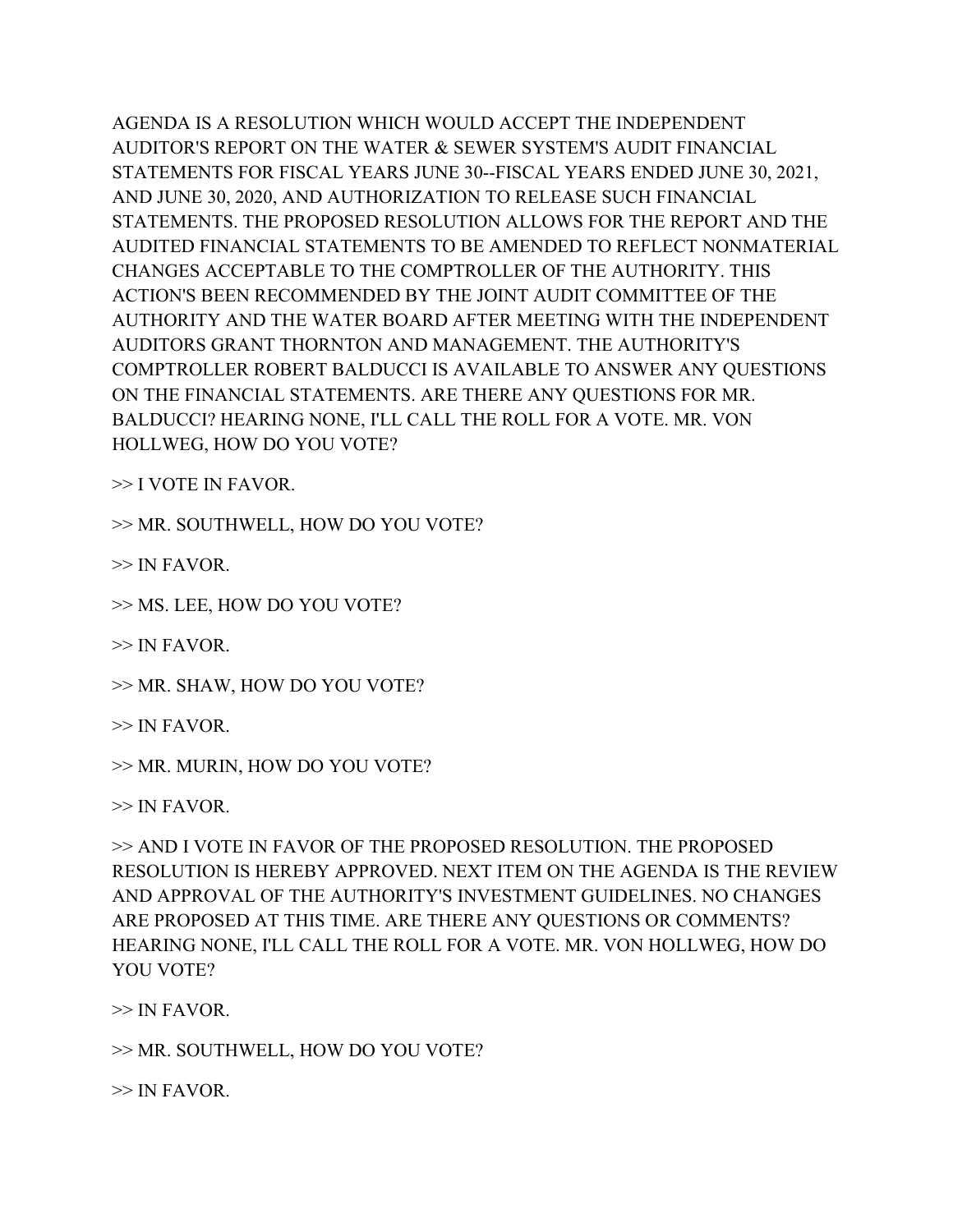>> MS. LEE, HOW DO YOU VOTE?

 $\gg$  IN FAVOR.

>> MR. SHAW, HOW DO YOU VOTE?

 $\gg$  IN FAVOR.

>> MR. MURIN, HOW DO YOU VOTE?

 $\gg$  IN FAVOR.

>> AND I VOTE IN FAVOR OF THE PROPOSED RESOLUTION. THE RESOLUTION IS HEREBY APPROVED. THE NEXT ITEM ON THE AGENDA IS A RESOLUTION WHICH WOULD APPROVE THE AUTHORITY'S INVESTMENT REPORT. PURSUANT TO SECTION 2925(6) OF THE PUBLIC AUTHORITIES LAW, THE AUTHORITY IS REQUIRED TO ANNUALLY PREPARE AND APPROVE AN INVESTMENT REPORT. THE REPORT CONTAINS THE CURRENT INVESTMENT GUIDELINES, THE INDEPENDENT AUDIT OF THE INVESTMENTS, AN INVESTMENT INCOME RECORD OF THE AUTHORITY, AND A LIST OF FEES, COMMISSIONS, OR OTHER CHARGES PAID FOR INVESTMENT SERVICES. A DRAFT OF THE REPORT HAS BEEN CIRCULATED FOR THE BOARD'S REVIEW. ARE THERE ANY QUESTIONS OR COMMENTS? HEARING NONE, I'LL CALL THE ROLL FOR A VOTE. MR. VON HOLLWEG, HOW DO YOU VOTE?

 $\gg$  IN FAVOR.

>> MR. SOUTHWELL, HOW DO YOU VOTE?

 $\gg$  IN FAVOR.

>> MS. LEE, HOW DO YOU VOTE?

 $>> IN FAVOR.$ 

- >> MR. SHAW, HOW DO YOU VOTE?
- $\gg$  IN FAVOR.

>> MR. MURIN, HOW DO YOU VOTE?

 $\gg$  IN FAVOR.

>> AND I VOTE IN FAVOR OF THE PROPOSED RESOLUTION. THE RESOLUTION IS HEREBY APPROVED. THE NEXT ITEM ON THE AGENDA IS THE REVIEW AND APPROVAL OF THE AUTHORITY'S MISSION STATEMENT AND THE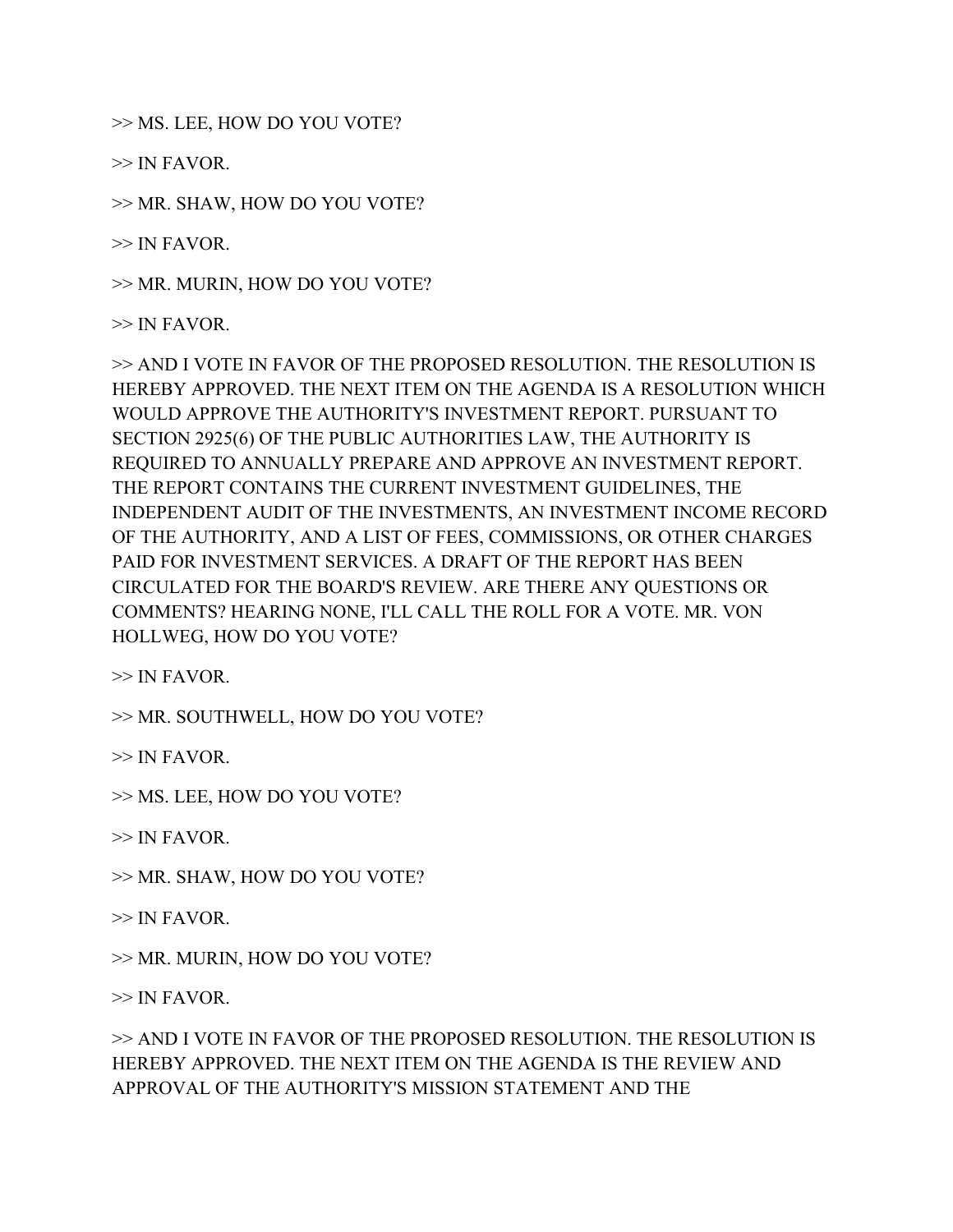AUTHORIZATION TO PUBLISH THE MEASUREMENT REPORT. PURSUANT TO THE PAAA, THE BOARD PREVIOUSLY APPROVED THE AUTHORITY'S MISSION STATEMENT AND MEASURE BY WHICH IT COULD GAUGE HOW SUCCESSFULLY IT IS PERFORMING ITS STATED MISSION. NO CHANGES TO THE MISSION STATEMENT ARE PROPOSED AT THIS TIME. ADDITIONALLY, THE AUTHORITY'S MEASUREMENT REPORT, WHICH WE POSTED ON ITS WEBSITE, HAS BEEN COMPLETED. ARE THERE ANY QUESTIONS? HEARING NONE, I'LL CALL THE ROLL FOR A VOTE. MR. VON HOLLWEG, HOW DO YOU VOTE?

 $\gg$  IN FAVOR.

>> MR. SOUTHWELL, HOW DO YOU VOTE?

 $\gg$  IN FAVOR.

>> MS. LEE, HOW DO YOU VOTE?

 $\gg$  IN FAVOR.

>> MR. SHAW, HOW DO YOU VOTE?

 $\gg$  IN FAVOR.

>> MR. MURIN, HOW DO YOU VOTE?

 $\gg$  IN FAVOR.

>> AND I VOTE IN FAVOR OF THE PROPOSED RESOLUTION. THE PROPOSED RESOLUTION IS HEREBY APPROVED. THE NEXT ITEM ON THE AGENDA IS THE APPROVAL OF AN AGREEMENT BETWEEN THE AUTHORITY AND MICHAEL RAHOY TO SERVE AS A SOFTWARE CONSULTANT. MR. RAHOY IS A CURRENT OMB EMPLOYEE WHO IS RETIRING, AND HE HAS UNIQUE AND SPECIFIC KNOWLEDGE AND SKILLS RELATED TO THE AUTHORITY'S ACCOUNTING SOFTWARE. THE GOAL IS ALSO FOR MR. RAHOY TO AID THE AUTHORITY IN THE MIGRATION OF ITS ACCOUNTING SOFTWARE. THE AUTHORITY IS STILL IN THE PROCESS OF SELECTING A VENDOR THROUGH WHICH IT WILL LICENSE MICROSOFT 365 SOFTWARE. THE PROPOSED RESOLUTION WOULD AUTHORIZE THE AUTHORITY ENTER INTO AN AGREEMENT WITH MR. RAHOY TO PROVIDE SUCH CONSULTING SERVICES FOR THE FEES AND TERM LISTED IN THE RESOLUTION. ARE THERE ANY QUESTIONS? HEARING NONE, I'LL CALL THE ROLL FOR A VOTE. MR. VON HOLLWEG, HOW DO YOU VOTE?

 $\gg$  IN FAVOR.

>> MR. SOUTHWELL, HOW DO YOU VOTE?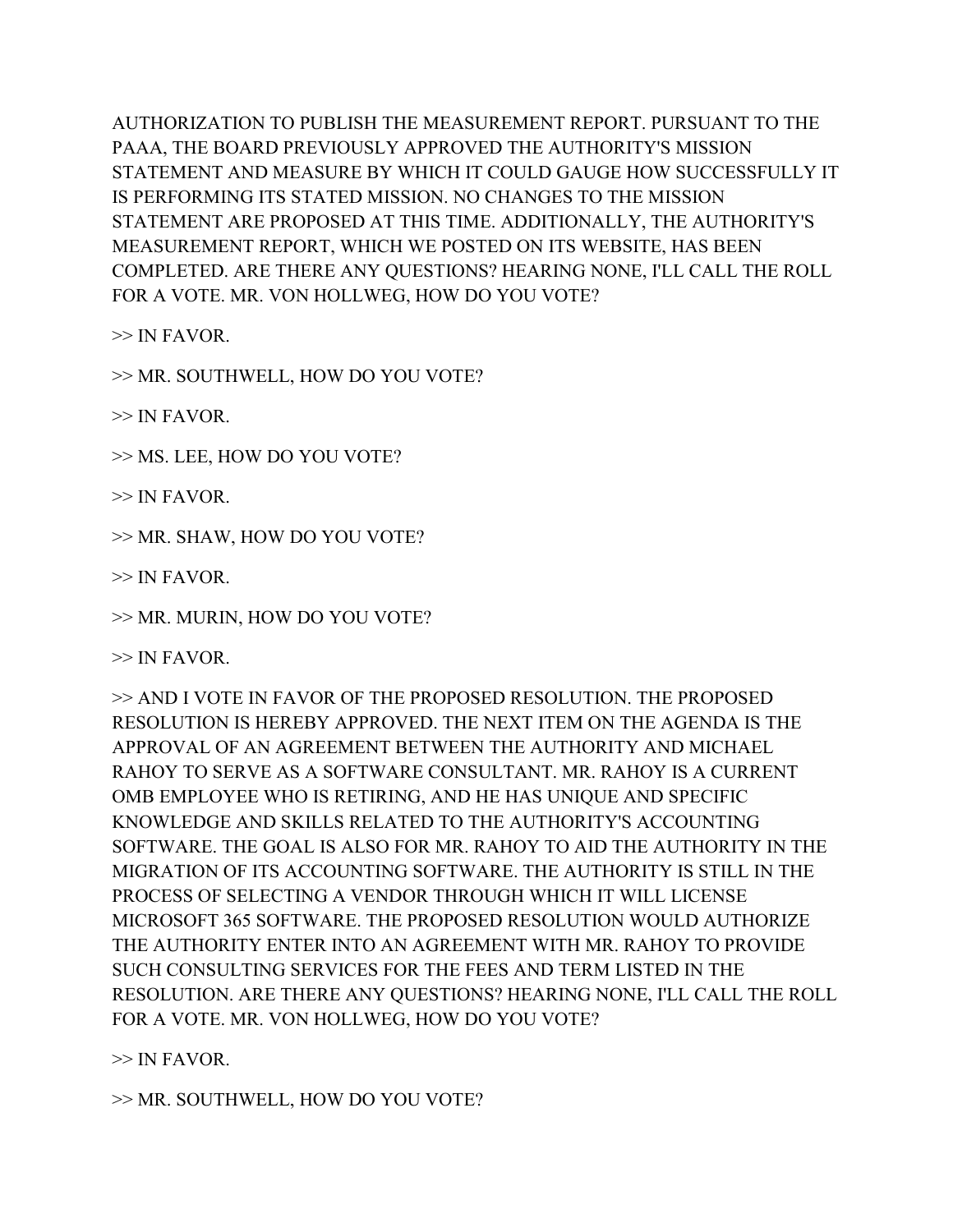$\gg$  IN FAVOR.

>> MS. LEE, HOW DO YOU VOTE?

 $\gg$  IN FAVOR.

>> MR. SHAW, HOW DO YOU VOTE?

 $\gg$  IN FAVOR.

>> MR. MURIN, HOW DO YOU VOTE?

 $\gg$  IN FAVOR.

>> AND I VOTE IN FAVOR OF THE PROPOSED RESOLUTION. THE RESOLUTION IS HEREBY APPROVED. THE FINAL ITEM ON TODAY'S AGENDA IS A REPORT BY THE GOVERNANCE COMMITTEE CHAIR MAX VON HOLLWEG, WHO WILL PRESENT THE FINDINGS OF THE COMMITTEE'S SELF-EVALUATION. MR. VON HOLLWEG.

>> SURE. THE GOVERNANCE COMMITTEE MET JUST A FEW MINUTES AGO, AND WE ARE REQUIRED EVERY YEAR BY OUR CHARTER TO EVALUATE OUR OWN PERFORMANCE, AND WE DID SO AND CONCLUDED THAT WE HAVE BEEN ACTING IN A SATISFACTORY WAY DURING THE LAST YEAR IN COMPLIANCE WITH OUR CHARTER, AND THERE'S A REPORT THAT HAS BEEN CIRCULATED TO EVERYONE THAT INDICATES THAT WE HAVE CONDUCTED THAT SELF-EVALUATION AND CONCLUDED THAT OUR PERFORMANCE WAS IN COMPLIANCE WITH OUR CHARTER AND OUR RESPONSIBILITIES, AND I SUBMIT THAT TO THE BOARD NOW.

>> THANK YOU. IF THERE IS NO FURTHER BUSINESS BEFORE THE BOARD, I'LL ENTERTAIN A VOTE TO ADJOURN. MR. VON HOLLWEG, HOW DO YOU VOTE?

>> I'M IN FAVOR OF ADJOURNING.

>> ABSOLUTELY. MR. SOUTHWELL, HOW DO YOU VOTE?

 $\gg$  IN FAVOR.

>> MS. LEE, HOW DO YOU VOTE?

>> I VOTE IN FAVOR.

>> MR. SHAW, HOW DO YOU VOTE?

 $\gg$  IN FAVOR.

>> MR. MURIN, HOW DO YOU VOTE?